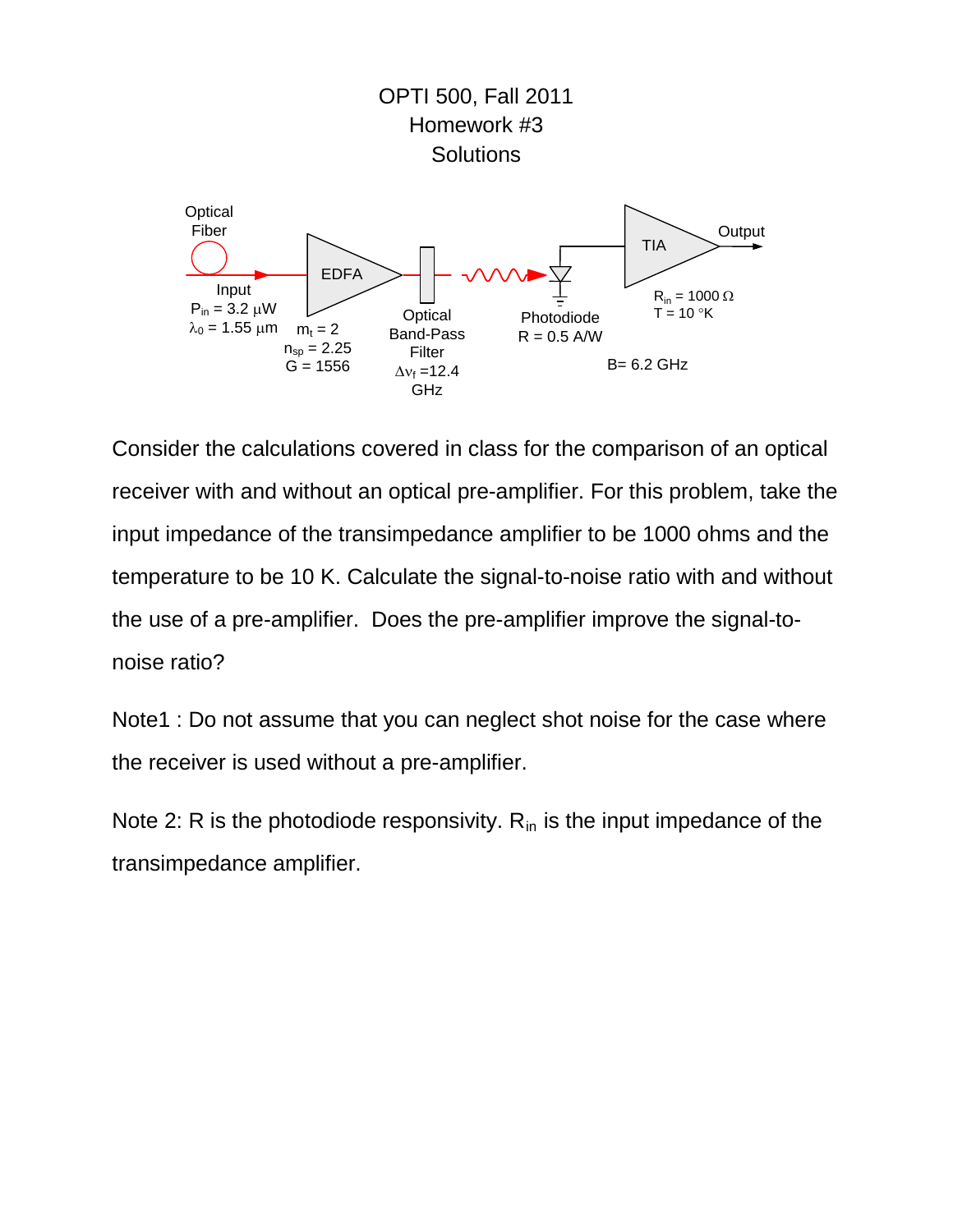## Signal to noise without a pre-amplifier

$$
\langle i_{\text{shot}}^2 \rangle = 2eI_sB
$$
  
= 2(1.6×10<sup>-19</sup>)(3.2×10<sup>-6</sup>×0.5)6.2×10<sup>9</sup>A<sup>2</sup>  
= 3.174×10<sup>-15</sup>A<sup>2</sup>  

$$
\langle i_{\text{ther}}^2 \rangle = \frac{4kTB}{R_L}
$$
  
= 
$$
\frac{4(1.38×10^{-23})(10)(6.2×10^9)}{1000} = 3.422×10^{-15}A^2
$$

Shot noise and thermal noise are comparable and we must keep both of them.

$$
\frac{S}{N} = \frac{\left(P_s R\right)^2}{\frac{4kTB}{R_L}} = \frac{\left(3.2 \mu W \times 0.5 A / W\right)^2}{3.174 \times 10^{-15} A^2 + 3.422 \times 10^{-15}} = 388
$$

## Signal to noise with a pre-amplifier

Consider the signal-ASE beat noise, which is the largest ASE-related noise when an pre-amplifier is used.

$$
P_{\text{ASE}} = m_t n_{sp} \hbar v \Delta v_t
$$
  
= (2)(2.25)(6.63×10<sup>-34</sup>)(1.94×10<sup>14</sup>)(1.24×10<sup>10</sup>)  
= 7.18×10<sup>-9</sup> W  

$$
I_{\text{ASE}} = \frac{\eta e}{h v} P_{\text{ASE}} = (0.5)(7.18 \times 10^{-9}) = 3.59 \times 10^{-9} A
$$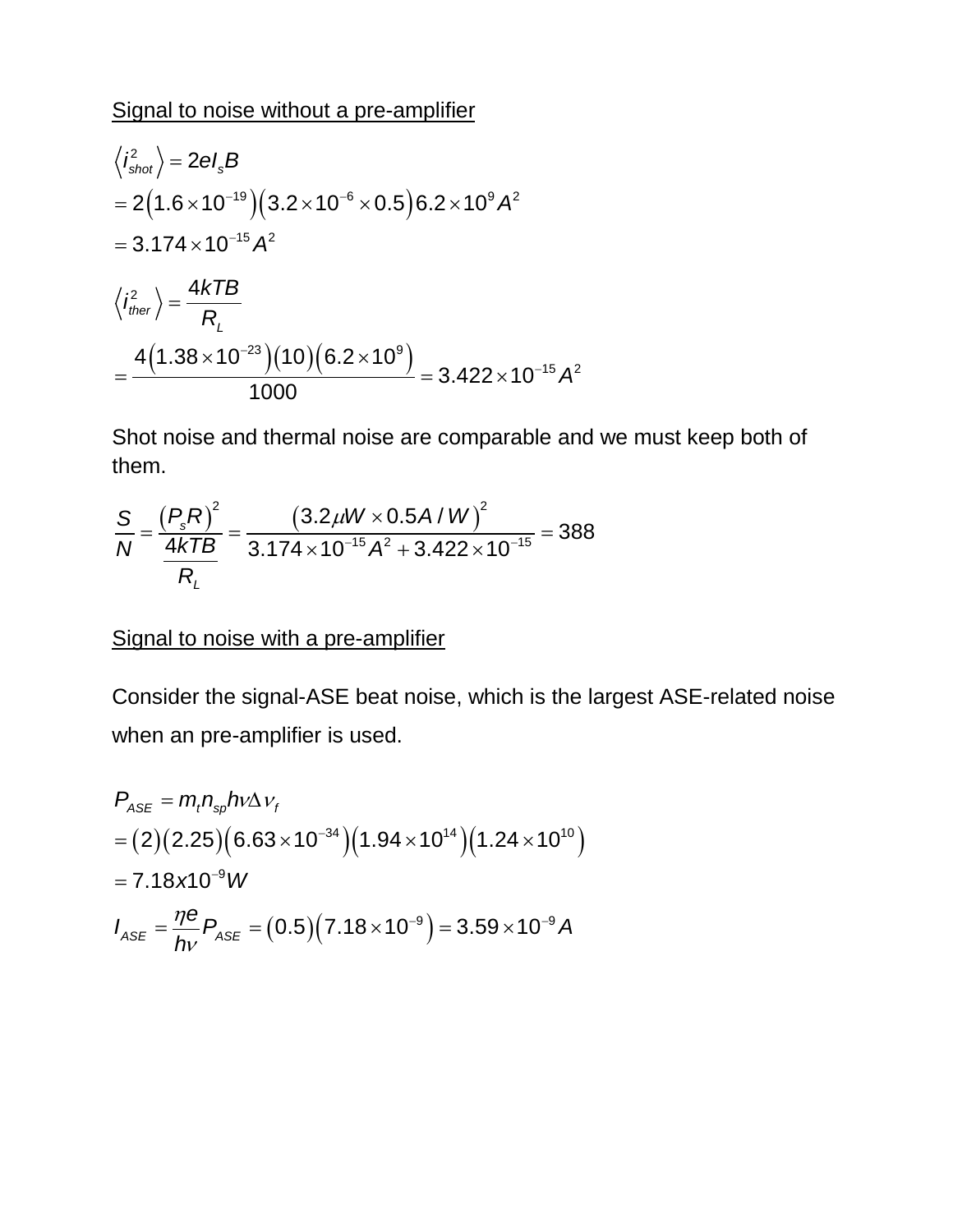$$
\langle i_{\text{sig-spon}}^2 \rangle = 4GI_sGI_{ASE} \frac{B}{\Delta v_f}
$$
  
= 4(1556)(3.2×10<sup>-6</sup>×0.5)(1556)(3.59×10<sup>-9</sup>) $\frac{6.2×10^9}{1.24×10^{10}}$   
= 2.78×10<sup>-8</sup> A<sup>2</sup>

This signal-ASE beat noise is much larger than the thermal noise in the receiver, so

$$
\frac{S}{N} = \frac{(GP_s R)^2}{\langle i_{sig-spon}^2 \rangle} = \frac{(1556 \times 3.2 \mu W \times 0.5 A/W)^2}{2.78 \times 10^{-8} A^2} = 223
$$

In this case, the pre-amplifier does not improve signal to noise ration.

**Extra credit**: What are possible disadvantages for the use of a high input impedance and low temperature?

- 1. Cooling the receiver requires extra expense and maintenance.
- 2. A high input impedance for the transimpedance amplifier will slow the response of the photodector so that it may not be able to resolve optical pulses at high data rates.